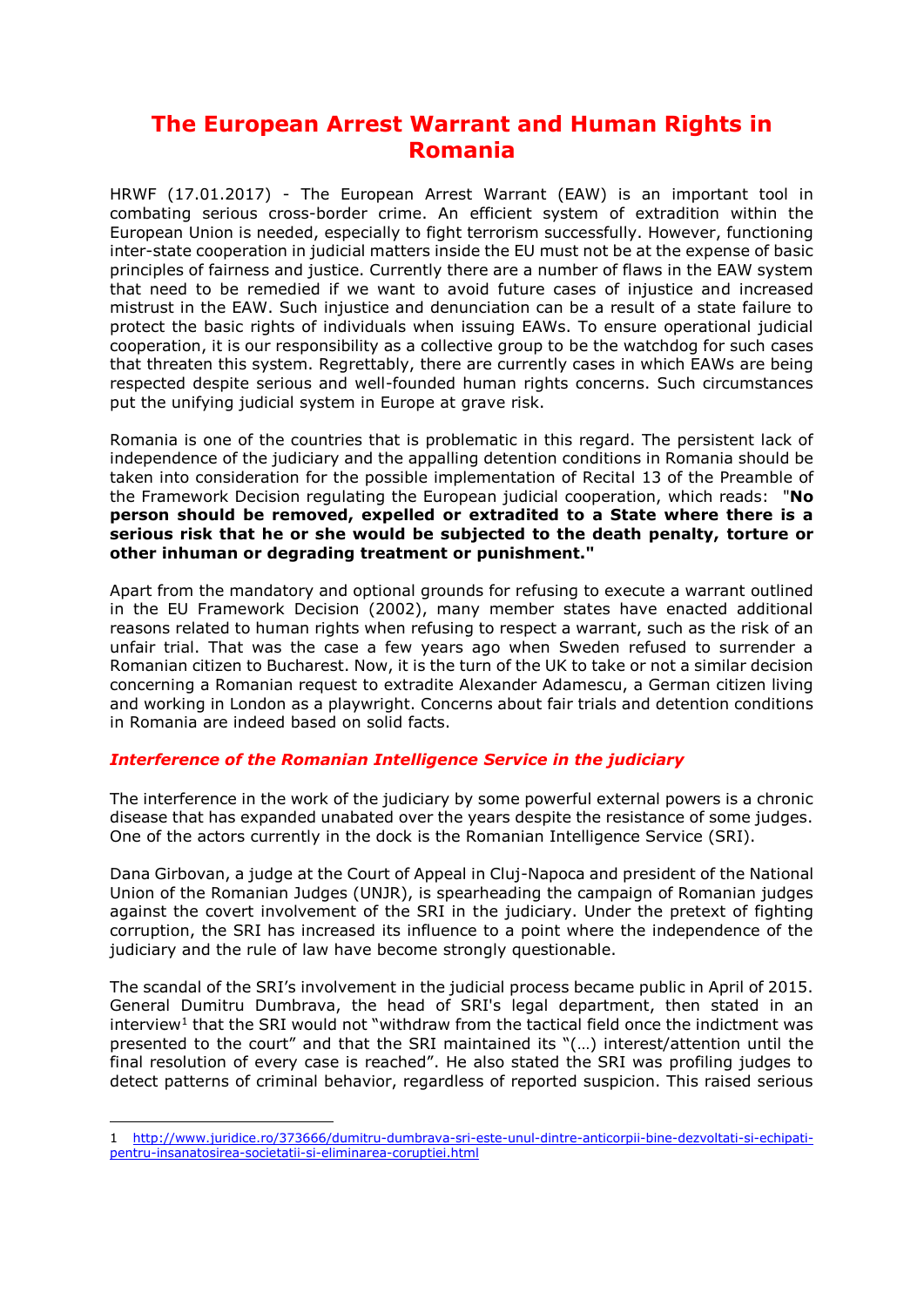concerns about the independence of the whole Romanian judiciary as the SRI is prohibited by law to interfere with courts and prosecution.

At the SRI's 25<sup>th</sup> anniversary, Eduard Hellvig, the current SRI Director, made matters worse, by explaining<sup>2</sup> that magistrates had to be monitored "to avoid situations like in the past when the judges and prosecutors forgot on the road that they serve the Romanian State and had other preoccupations than to serve the Romanian State". The guest of honor at this event was General Iulian Vlad, the last head of Securitate, the former communist secret police.<sup>3</sup>

This affair has led to a variety of concerned comments by Romanian and foreign judges' organizations<sup>4</sup> while the European Union seems hesitant to intervene in favor of the Romanian judiciary, fearing it would restrain the combat against corruption which was perceived as a success story until now.

In light of these statements and considering Romania's totalitarian history, **the National Union of the Romanian Judges (UNJR)** raised concerns about the independence of the judiciary system in Romania and asked the state institutions to clarify in a transparent manner the involvement of the SRI in the judiciary. However, for over a year the government has refused to publish the decisions of the Supreme Council of National Defense (CSAT) because they are classified as "state secret".

In parallel, the UNJR along with hundreds of individual judges petitioned **the Superior Council of the Magistracy (CSM)** - the judicial body with a constitutional duty to "guarantee the independence of the judiciary" - to defend the autonomy of the judiciary by clarifying publicly what General Dumbrava meant when he referred to the courts as a "tactical field" for the SRI. Unfortunately, the CSM failed to do so. The CSM received a classified reply from the SRI that it did not share with the UNJR, thereby further undermining people's confidence in courts and judges.

On 11 August 2015, **Romania Libera** revealed that magistrates in key positions had obtained doctoral degrees at the SRI Academy. <sup>5</sup> This Academy is not only under the jurisdiction of the SRI but it is the school where future SRI officers and spies are trained. In the summer of 2015 the academy initiated a program with European funds to "train" a

[http://www.ziaristionline.ro/2015/05/24/monografia-sri-25-de-ani-lansare-extraordinara-la-bookfest-2015-cu](http://www.ziaristionline.ro/2015/05/24/monografia-sri-25-de-ani-lansare-extraordinara-la-bookfest-2015-cu-gen-iulian-vlad-virgil-magureanu-george-maior-florian-coldea-si-eduard-hellvig-foto/)[gen-iulian-vlad-virgil-magureanu-george-maior-florian-coldea-si-eduard-hellvig-foto/](http://www.ziaristionline.ro/2015/05/24/monografia-sri-25-de-ani-lansare-extraordinara-la-bookfest-2015-cu-gen-iulian-vlad-virgil-magureanu-george-maior-florian-coldea-si-eduard-hellvig-foto/)

4 [http://www.unjr.ro/stiri/55-](http://www.unjr.ro/stiri/55-europeanmagistratesconcernedabouttheinfluenceofintelligenceagencyoverthejudiciaryprocessinromania.html)

[europeanmagistratesconcernedabouttheinfluenceofintelligenceagencyoverthejudiciaryprocessinromania.html](http://www.unjr.ro/stiri/55-europeanmagistratesconcernedabouttheinfluenceofintelligenceagencyoverthejudiciaryprocessinromania.html) (May 23, 2015)

[http://unjr.ro/75-](http://unjr.ro/75-europeanmagistratesconcernedthattheinvolvementofthesecretservicesintheromanianjudiciaryprocesshasnotbeenclarifiedyet.html)

-

[europeanmagistratesconcernedthattheinvolvementofthesecretservicesintheromanianjudiciaryprocesshasnotbeen](http://unjr.ro/75-europeanmagistratesconcernedthattheinvolvementofthesecretservicesintheromanianjudiciaryprocesshasnotbeenclarifiedyet.html) [clarifiedyet.html](http://unjr.ro/75-europeanmagistratesconcernedthattheinvolvementofthesecretservicesintheromanianjudiciaryprocesshasnotbeenclarifiedyet.html) (November 21, 2015)

<http://www.unjr.ro/comunicate-de-presa/90-medeldeclaration-iseuropeundersiege.html> (March 12, 2016)

5 [http://www.romanialibera.ro/politica/institutii/magistrati-si-sefi-de-institutii-au-fost-facuti-doctori-de](http://www.romanialibera.ro/politica/institutii/magistrati-si-sefi-de-institutii-au-fost-facuti-doctori-de-generalul-politician-gabriel-oprea-388840)[generalul-politician-gabriel-oprea-388840](http://www.romanialibera.ro/politica/institutii/magistrati-si-sefi-de-institutii-au-fost-facuti-doctori-de-generalul-politician-gabriel-oprea-388840)

<sup>2</sup> [http://www.evz.ro/hellvig-despre-implicarea-sri-in-justitie-serviciul-lucreaza-bine-dar-din-pacate-comunica](http://www.evz.ro/hellvig-despre-implicarea-sri-in-justitie-serviciul-lucreaza-bine-dar-din-pacate-comunica-prost.html)[prost.html](http://www.evz.ro/hellvig-despre-implicarea-sri-in-justitie-serviciul-lucreaza-bine-dar-din-pacate-comunica-prost.html)

[http://www.dcnews.ro/directorul-sri-eduard-hellvig-lamure-te-declara-ia-gen-dumbrava\\_476395.html](http://www.dcnews.ro/directorul-sri-eduard-hellvig-lamure-te-declara-ia-gen-dumbrava_476395.html) 3 <http://www.flux24.ro/seful-securitatii-comuniste-invitat-special-la-aniversarea-sri/>

[http://www.stiripesurse.ro/eduard-hellvig-noul-ef-al-sri-da-ordine-in-serviciu-de-fa-a-cu-florian](http://www.stiripesurse.ro/eduard-hellvig-noul-ef-al-sri-da-ordine-in-serviciu-de-fa-a-cu-florian-coldea_956664.html)[coldea\\_956664.html](http://www.stiripesurse.ro/eduard-hellvig-noul-ef-al-sri-da-ordine-in-serviciu-de-fa-a-cu-florian-coldea_956664.html)